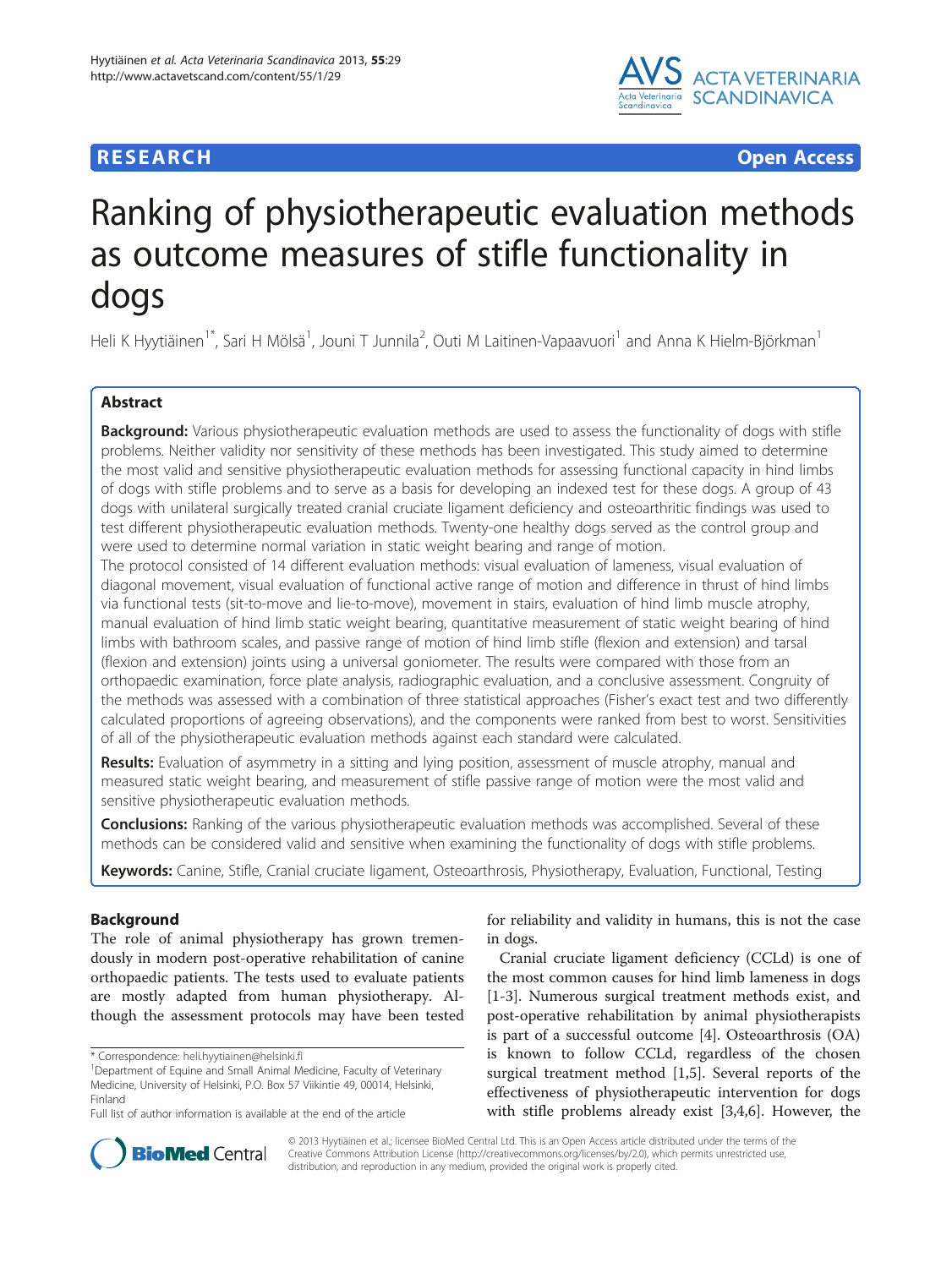evaluation of success of physiotherapeutic treatment is subjective, since validated outcome assessment methods are lacking in veterinary medicine.

Various methods to evaluate the functional status of the dogs with surgically treated (ST) CCLd have been used by physiotherapists [[7-9](#page-8-0)]. The results are often described in a qualitative and subjective manner. To gain reliability for the evaluation, the validity and sensitivity of the methods should be tested.

The aim of this study was to determine the most valid and sensitive physiotherapeutic evaluation methods for assessing functionality of hind limbs in dogs with stifle problems.

## Methods

Two groups of dogs were evaluated. The study group consisted of 43 dogs, 19 males and 24 females, with unilateral ST CCLd that had been surgically treated at least one year earlier. Their average age  $(\pm SD)$  was 7.0  $\pm 2.5$  years and body weight 37.6 ±9.4 kg. This group comprised 15 Labrador Retrievers, 6 Rottweilers, 3 Golden Retrievers, 3 mixed breed dogs, 2 Bernese Mountain Dogs, 2 Newfoundland Dogs, 2 Nova Scotia Duck Tolling Retrievers, and 1 of each of the following: Black Russian Terrier, Bordeaux Dog, Bullmastiff, Collie, Dalmatian Dog, Doberman Pincher, Giant Schnauzer, Karelian Bear Dog, Pointer, and Short-Haired German Pointer.

The control group consisted of 21 dogs, 7 males and 14 females, with intact CCLs and no diagnosed musculoskeletal problems. Their average age  $(\pm SD)$  was 3.2  $\pm 1.6$ years and body weight 35.5 ±8.3 kg. These dogs also had radiographic screening results that were free of hip dysplasia according to the Federation Cynologique Internationale screening protocol (grade A or B). The breeds comprised 12 Labrador Retrievers and 9 Rottweilers.

The study design was prospective. It was approved by the University of Helsinki Ethics Review Board (UHERB) at Viikki Campus, and a written consent from dog owners was obtained.

## Order of physiotherapeutic evaluation protocol

The physiotherapeutic evaluation was limited to 20 min and included 14 different evaluation methods. All physiotherapeutic evaluation methods are described in Table [1](#page-2-0). The tests are numbered (here given in parentheses) for the reader's convenience. The evaluation was always done in the following order to avoid bias: visual evaluation of lameness (1), visual evaluation of diagonal movement (2), visual evaluation of functional active range of motion (AROM); sitting (3) and lying (5) and difference in thrust of hind limbs through functional tests; sit-to-move (4) and lie-to-move (6), movement in stairs (7), evaluation of hind limb muscle atrophy (8), manual evaluation of hind limb static weight bearing

(meSWB) (9), quantitative measurement of static weight bearing (qmSWB) of hind limbs with bathroom scales (10), and passive range of motion (PROM) of hind limb stifle flexion (11) and extension (12), and tarsal flexion (13) and extension (14) of joints, using a universal goniometer (UG).

A numerical evaluation was used to describe the dog's level of performance in each task as follows:

# Visual evaluation of lameness, diagonal movement and movement in stairs

Tasks are described as physiotherapy tests 1,2, and 7 in Table [1](#page-2-0). Movement was graded as  $0 = normal$ movement and equal weight bearing,  $1 =$  random asymmetry of movement,  $2 =$  obvious asymmetry of movement (e.g. abnormal movement patterns such as abduction during swing phase, decrease or increase in either caudal or cranial stance phase, bunny-hopping or weight bearing only in one direction in stairs), and 3 = weight bearing or non-weight bearing lameness, in stairs constant misstepping.

In addition, possible oblique body position during movement was noted:  $1 =$  symmetrical,  $2 =$  oblique, hindquarters to the right, 3 = oblique, hindquarters to the left.

# Visual evaluation of functional AROM and thrust of hind limbs

Tasks are described as physiotherapy tests 3–6 in Table [1](#page-2-0). Active range of motion during sitting and lying position was graded based on the visually evaluated position of the hind limb. Possible external rotation, decrease in flexion of stifle and tarsus, and abduction of the limb were evaluated as follows:  $1 =$  no findings,  $2 =$ any finding in left limb,  $3 = \text{any}$  finding in right limb,  $4$ = bilateral finding in hind limbs. Symmetry in hind limb thrust from sitting and lying positions to standing position was classified as 1 =

symmetrical thrust between hind limbs, 2 = less thrust in left hind limb, or  $3 =$  less thrust in right hind limb.

#### Atrophy

Task is described as physiotherapy test 8 in Table [1](#page-2-0). The hind limbs were assessed to have either  $1 =$ symmetrical muscle mass in hind limbs, 2 = decreased muscle mass in left hind limb, or 3 = decreased muscle mass in right hind limb.

Manual evaluation and quantitative measurement of static weight bearing of hind limbs and measurement of PROM of stifle and tarsal joints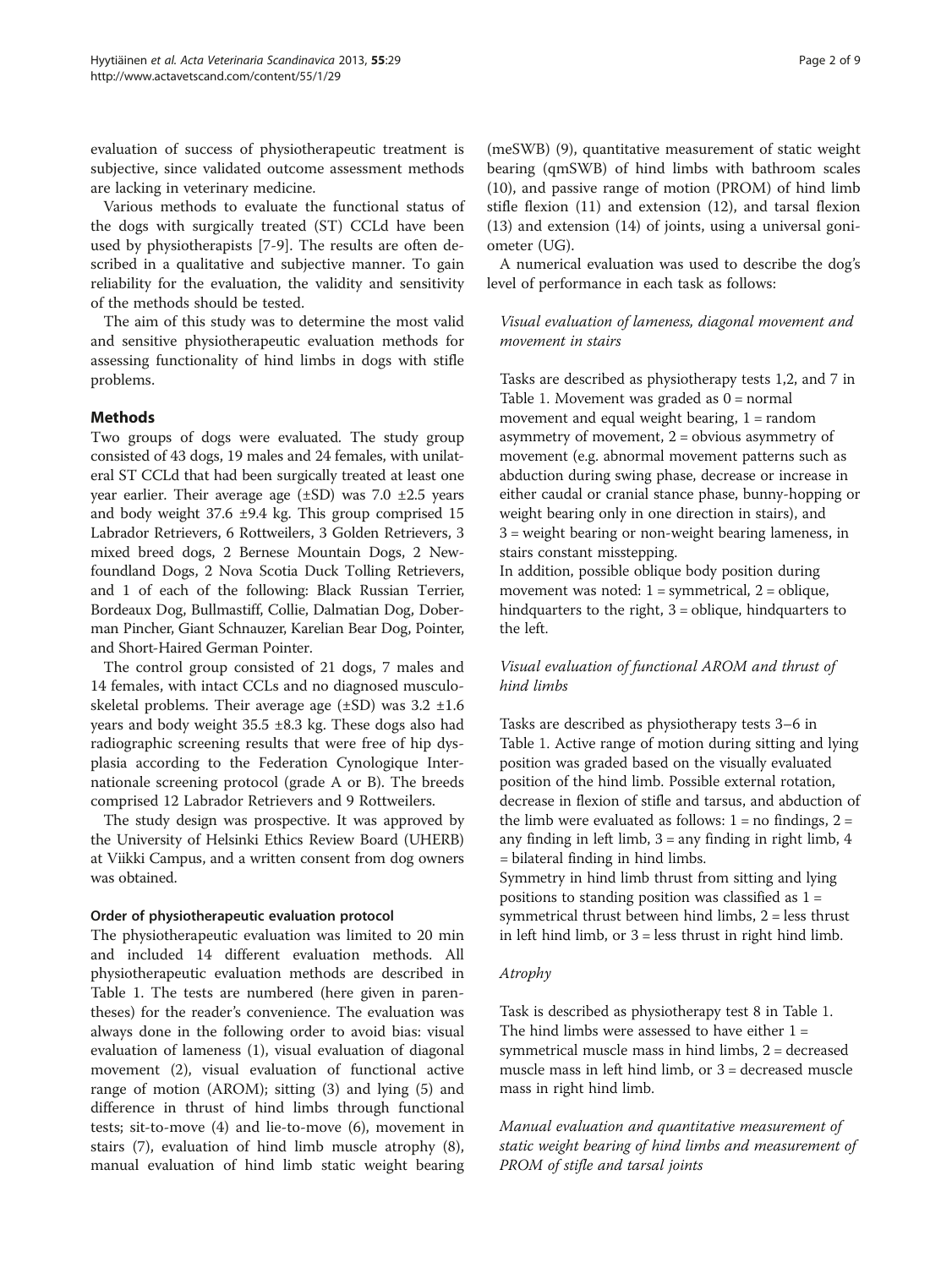#### Table 1 Physiotherapeutic evaluation protocol

<span id="page-2-0"></span>

| 1. Visual evaluation of lameness                             | The evaluation was performed outside, on a non-slip pavement surface, with the dog<br>on a leash trotting 50 m in a straight line, and movements were observed twice from<br>the front, back and on both sides of the dog.                                                                                                                                                     |
|--------------------------------------------------------------|--------------------------------------------------------------------------------------------------------------------------------------------------------------------------------------------------------------------------------------------------------------------------------------------------------------------------------------------------------------------------------|
|                                                              | The handlers were instructed to move at a brisk walking speed, with the dog moving<br>in a relaxed trot speed at either side of the handler; heel-command was not<br>recommended. If any oblique movement was noted, the handler was asked to present<br>the dog both on their right and left to rule out any effect of excess eye contact<br>between the dog and the handler. |
|                                                              | Movements were also observed in circles, 2–3 m in diameter, leading the dog in both<br>directions.                                                                                                                                                                                                                                                                             |
| 2. Visual evaluation of diagonal movement                    | Possible oblique body position during movement in straight lines was noted: moving<br>diagonally in three lines, hindquarters to the right or left.                                                                                                                                                                                                                            |
| 3.-6. Visual evaluation of functional active range of motion | "Sit $(3)$ and sit-to-move $(4)'$ The dog was led over a 20-m distance and asked to sit and                                                                                                                                                                                                                                                                                    |

sit-to-move 3 times within equal distances. Any functional limitation or compensation of the sitting position, such as external rotation, abduction, limited flexion of the hind limbs, was noted. Observed weakness or asymmetry in thrust of hind limbs from the

The stairs used for testing were 15 cm high, 30 cm deep, and 2 m wide indoor stairs with solid steps and un-slippery surface. The dog was led and the handler was instructed to perform a controlled climb up and down the stairs. This was done twice

straight. The symmetry of the width of the muscle bulk of both hind limbs was evaluated manually by palpating and comparing them simultaneously. This was done

Static weight bearing of the hind limbs was evaluated manually by lifting each of the limbs in turn and evaluating possible differences in resistance; a weaker resistance was

SWB was also measured with the hind limbs placed on two identical digital scales (Medica plus M-135, Truebell Vantaa, Finland). The scales had a measurement accuracy of 0.1 kg and a measurement range from 3 kg to 150 kg. The scales gave a stationary final score. The measurement protocol is described elsewhere [[10](#page-8-0)]. Measurements were recorded in kilograms, with an accuracy of two decimals, and the mean values

"Lie down (5.) and lie-to-move (6.)" were done using a similar protocol.

and observed from both above and below in turn.

for both the cranial and caudal thigh muscle groups.

3.-6. Visual evaluation of functional active range of motion (AROM) (3.-4.) and thrust of hind limbs (5.-6.)

noted.

for each dog were calculated.

ground was noted.

| 7 Movement in stairs |  |  |
|----------------------|--|--|

8. Manual evaluation of hind limb muscle atrophy The dog stood in a symmetrical, square position, with the owner holding the dog

9. Manual evaluation of static weight bearing of hind limbs (meSWB)

10. Quantitative measurement of static weight bearing of hind limbs (qmSWB)

11.-14. Measurement of passive range of motion: PROM of stifle (11.-12.) and tarsal joints (13.-14.)

The PROM of stifle and tarsal joints was measured from unsedated dogs using a smallsized, flexible 180° UG with a 5° scale. The dog was placed in lateral recumbency, where the handler maintained the position of the dog, and the examiner was situated caudally to the dog. Joints proximal to the one being measured were positioned so that the least amount of muscular restriction affected the joint measured.

Measurement procedure followed standard joint measurement protocols, where the UG was placed lateral to the joint in question, and the axis of the UG was placed over the axis of the movement of the joint. The stationary arm of the UG lied parallel to the longitudinal axis of the bone proximal to the joint and pointed towards the greater trochanter of the femur when the PROM of the stifle joint was measured, and towards the extensor groove and the tibial tuberosity when the tarsal joint was measured.

The movable arm of the UG lied parallel to the longitudinal axis of the bone distal to the joint segment and pointed towards the lateral malleolus of the fibula when the PROM of the stifle joint was measured, and towards the distal end of the fifth metatarsus when the tarsal joint was measured.

Three measurements of each joint in maximal flexion and extension from both hind limbs were taken. All of the same-side measurements were taken alternately between the two joints before the dog's side was changed. The PROM in extension and flexion was followed through until the last possible end of PROM was met at the furthest possible full fifth degree, limited by either active resistance of the dog, pain, or palpable end-feel. Possible deviant findings in end-feels and limiting factors were recorded.

For each task, the handler of the dog, usually the owner, was given standardized instructions. The tests were always performed in the same environment. In case of disturbance (e.g. reaction to other dogs, misbehaviour), the handler was asked to repeat the tasks more often than mentioned in the protocol. Assistive aids, such as treats or toys, were used to motivate the dogs to perform tasks, if needed. An assistant recorded the results.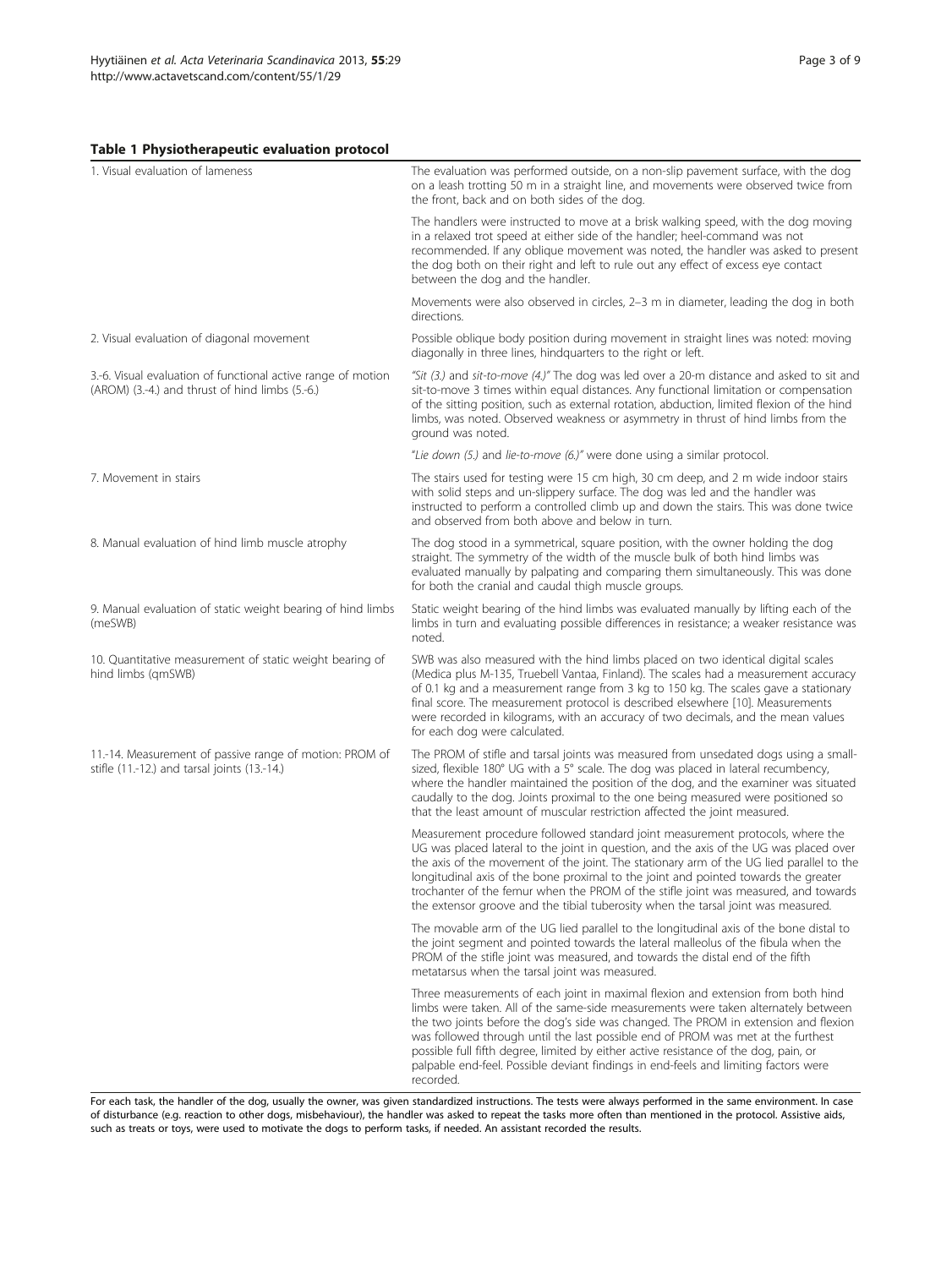Tasks are described as physiotherapy tests 9–14 in Table [1.](#page-2-0) In meSWB, the dog was evaluated to have weight bearing, that was either  $1 =$  symmetrical,  $2 =$  decreased on the left hind limb, or  $3 =$  decreased on the right hind limb. The normal limits for qmSWB and measurement of PROM were constructed from the results of the control dogs. Mean percentage difference between control dogs' hind limbs was used as the normal limit for qmSWB [\[10\]](#page-8-0). Similarly, mean + SD and mean - SD were used as the normal limit for flexion and extension variables, respectively. In conclusion, normal values for qmSWB were < 6.05%, for stifle and tarsus flexion  $< 51.7^{\circ}$  and  $< 40.1^{\circ}$ , respectively, and for stifle and tarsus extension > 147.7° and > 169.5°, respectively. Based on these values, the dogs were classified as either  $1 =$  symmetrical qmSWB,  $2 =$  decreased qmSWB in the left hind limb,  $3 =$ decreased qmSWB in the right hind limb. PROM was graded as 1 = bilaterally normal PROM, 2 = decreased PROM in the left hind limb, 3 = decreased PROM in the right hind limb, or 4 = bilaterally decreased PROM.

## Orthopaedic examination

An orthopaedic examination consisting of palpation of the limbs and spine, evaluation of conscious proprioception and withdrawal reflex, and lameness evaluation through a five-point grading [\[5](#page-7-0)] was done by an experienced surgeon. Based on the examination, dogs were grouped as follows  $1 = no$  findings in hind limbs, findings in either  $2 = left$  or  $3 = right$  hind limb, or  $4 = b$  ilaterally abnormal.

## Force platform analysis

Signals from a force platform (Kistler Type 9286, Kistler Instrumente AG Winterhur, CH-8408, Switzerland) and a start-interrupt timer system were processed with a computer-based software program (Aquire 7.3, Sharon Software Inc., DeWitt, MI, USA). The setup has been described elsewhere [\[11](#page-8-0)]. Five valid runs over the force plate at a velocity of 1.70-2.50 m/s and acceleration of  $-0.5$  to  $+0.5$  m/s<sup>2</sup> were recorded. Means of body weight-corrected peak vertical force (PVF) and impulse (IMP) were calculated. Based on these means ± SD and the difference between left and right limbs by [−|mean difference|-SD ; |mean difference| + SD], dogs were classified as  $1 =$  hind limbs symmetrical or applying less force on either  $2 = left$  or  $3 = right$  hind limb.

## Radiological evaluation

Radiographs of stifle and hip joints were taken under sedation bilaterally from the dogs in the study group. Mediolateral and craniocaudal views were taken from stifle joints. An extended ventrodorsal view was taken from the hip joints. Radiographs were graded according to the amount of OA seen, using a scale from 0 to 3, where  $0 = no$  OA findings,  $1 = mid$  OA findings,  $2 =$ moderate OA findings, and  $3$  = severe OA findings [\[12](#page-8-0)]. Based on these, the dogs were classified as  $1 = \text{bilaterally}$ no signs of OA in either stifle or hip joint, or having a radiological stifle or hip  $OA$  in either  $2 = left$  or  $3 = right$ stifle or hip joint, or  $4 = \text{bilaterally.}$ 

#### Conclusive assessment

Finally, a conclusive assessment of the hind limbs was done by combining the results of the orthopaedic, force platform, and radiographic evaluations. The hind limbs were classified as  $1 = no$  findings in hind limbs, findings in either  $2 = left$ ,  $3 = right$  hind limb, or  $4 = \text{bilaterally}$ .

All physiotherapeutic evaluations were performed by the same qualified physiotherapist specialized in veterinary physiotherapy (HH). The orthopaedic examination, force platform study, and conclusive assessment were also performed by one examiner (SM). Radiographs were evaluated by two examiners (AH-B, OL-V). During orthopaedic examination and physiotherapeutic evaluations the examiners were blinded to the surgically treated limb, at least until palpation of possible scar tissue.

#### Testing and comparison of the tasks within the protocol

All 14 physiotherapeutic evaluation methods were compared with the results of the 6 veterinarian-used evaluation methods: orthopaedic examination, force platform analysis including PVF and IMP, radiological evaluation of only stifles, and stifles and hips together, and conclusive assessment (hereafter these will be referred to as "the standards"). This was done to determine how well each evaluation method was able to recognize the functionally symptomatic hind limb.

#### Statistical methods

Congruity between the 14 different physiotherapeutic evaluation methods and the six standards was evaluated with three different statistical approaches. Three methods were selected because none alone could answer the question of congruity fully. Together, however, they are able to provide a plausible assessment of the reliability of the methods, as the weaknesses of these methods partly cancel each other out.

Fisher's exact test was first used to evaluate the significance of the association between each physiotherapeutic evaluation method and each standard. Secondly, the proportion of observations where the evaluation method and standard agreed was calculated. Thirdly, similar proportions were calculated, but here agreement was also granted for observations where the evaluation method at hand resulted in an "asymptomatic" and the standard resulted in a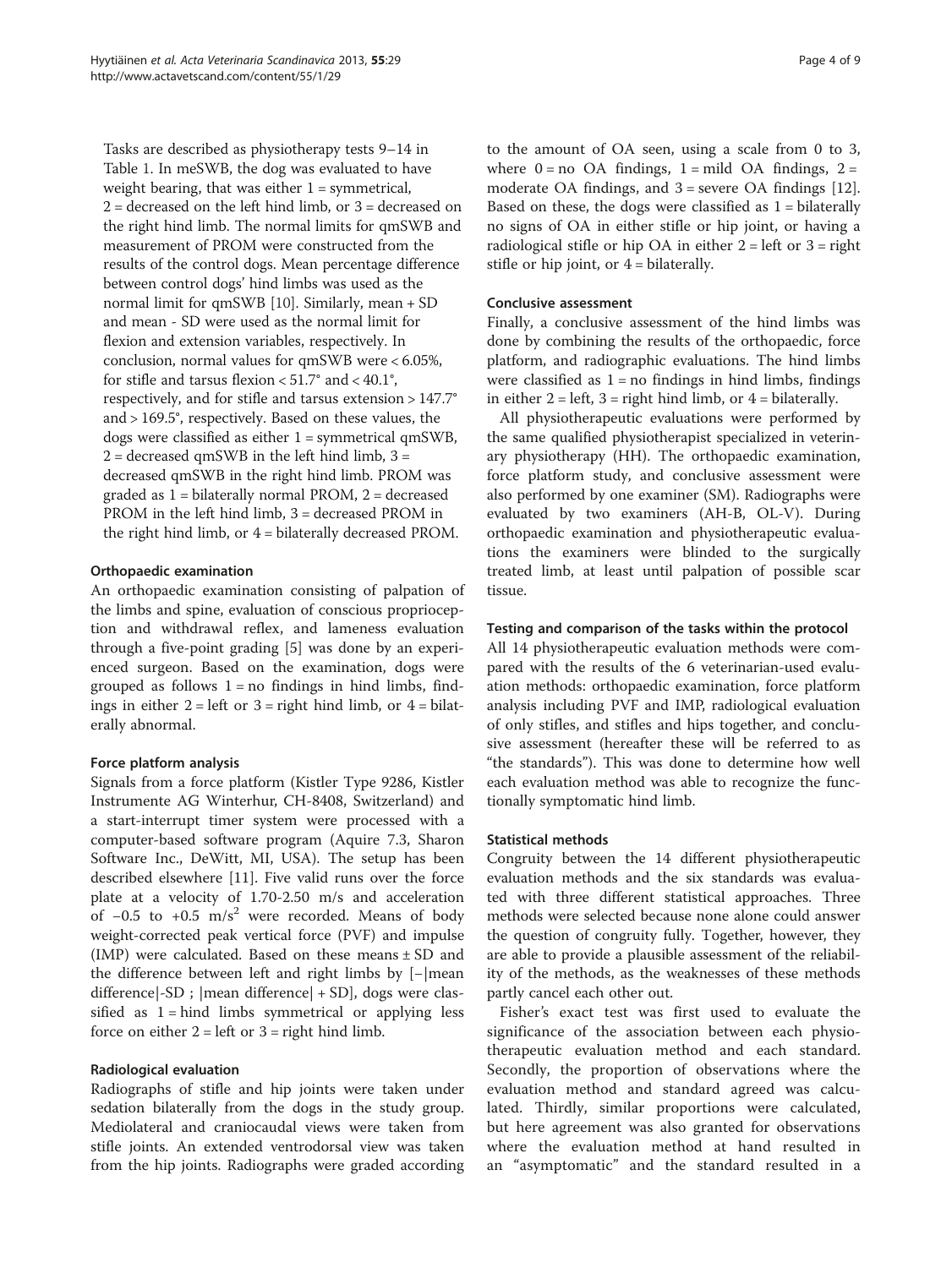"symptomatic" finding. This was done to account for the difference in assessing some variables into four groups and others only into three, as some methods cannot differentiate bilaterally symptomatic from bilaterally asymptomatic. This is referred to as the adjusted proportion of agreement.

The 14 physiotherapeutic evaluation methods were then ranked based on each of these three statistical approaches within the six standards. Thus, 18 different ranking lists were constructed, one for each standard – statistical approach combination. The three rankings within a standard were then summed to place the evaluation methods into a total rank order within a standard. Finally, these six ranking numbers were summed over the standards. A final ranking list was then constructed based on these sums, where the first evaluation method of the list was considered to be the most congruent one (i.e. smallest ranking over all methods and standards combined). Further, sensitivities of all of the physiotherapeutic evaluation methods were calculated against each of the six standards. Statistical analyses were done using  $SAS^{\otimes}$  System for Windows, version 9.3 (SAS Institute Inc., Cary, NC, USA).

#### Results

The difference between ages of the two groups was highly significant ( $P < 0.0001$ ). Three dogs in the study group either did not have platform analysis or radiographs taken due to uncooperativeness or poor general condition of the dog. Due to behavioural problems, two dogs did not tolerate manual evaluation of weight bearing. Out of the tested dogs, two performed the runs over the force plate in range of 1.72-2.10 m/s, and all of the rest within range of 2.10–2.50 m/s.

The comparison of various physiotherapeutic evaluation methods with the standards is presented in Table 2. Significant associations between methods are indicated with an asterisk.

The only physiotherapeutic evaluation method that had a significant association with all of the standards was assessment of atrophy. The functional tests of sitting, lying, and thrust from both positions had significant associations with three or four of the standards, as did the measurement of the stifle PROM. Tarsus PROM, meSWB, qmSWB, and stairs had significant associations with only one or two standards. Visual evaluation of lameness and diagonal movement did not have significant associations with any of the standards.

Table 2 Association between physiotherapeutic evaluation methods and standards based on three statistical approaches

|                                     | Peak vertical<br>force |       | <b>Vertical impulse</b> |            | Orthopaedic<br>examination |            | Conclusive<br>assessment |     | Stifle radiographs |            |     | Stifle $+$ hip<br>radiographs |            |       |            |            |     |            |
|-------------------------------------|------------------------|-------|-------------------------|------------|----------------------------|------------|--------------------------|-----|--------------------|------------|-----|-------------------------------|------------|-------|------------|------------|-----|------------|
|                                     | <b>FET</b>             | PA    | <b>APA</b>              | <b>FET</b> | PA                         | <b>APA</b> | <b>FET</b>               | PA  | <b>APA</b>         | <b>FET</b> | PA  | <b>APA</b>                    | <b>FET</b> | PA    | <b>APA</b> | <b>FET</b> | PA  | <b>APA</b> |
|                                     | P-value                | (9/6) | (%)                     | P-value    | (9/6)                      | (9/6)      | P-value                  | (%) | (9/6)              | P-value    | (%) | (9/6)                         | P-value    | (9/6) | (%)        | P-value    | (%) | (%)        |
| 1. Visual evaluation<br>of lameness | 0.607                  | 43    | 67.5                    | 0.559      | 48                         | 67.5       | 0.865                    | 21  | 86                 | 0.586      | 15  | 85                            | 0.92       | 19    | 83.3       | 0.864      | 26  | 81         |
| 2. Diagonal<br>movement             | 0.142                  | 33    | 75                      | 0.378      | 45                         | 77.5       | 0.761                    | 21  | 90.7               | 0.598      | 18  | 90                            | 0.664      | 21    | 90.5       |            | 19  | 88.1       |
| 3. Sitting position                 | 0.858                  | 41    | 56.8                    | 0.249      | 35                         | 54.1       | $0.003*$                 | 43  | 97.5               | $< 0.01*$  | 51  | 100                           | $0.001*$   | 49    | 94.9       | $< 001*$   | 56  | 94.9       |
| 4. Thrust from<br>sitting           | 0.386                  | 38    | 56.8                    | 0.273      | 41                         | 56.8       | 0.154                    | 58  | 92.5               | $0.041*$   | 60  | 94.6                          | $0.025*$   | 62    | 92.3       | $0.009*$   | 59  | 89.7       |
| 5. Lying positon                    | 0.898                  | 38    | 64.9                    | 0.322      | 38                         | 62.2       | $0.013*$                 | 33  | 100                | $0.007*$   | 38  | 100                           | $0.006*$   | 36    | 94.9       | $0.011*$   | 36  | 94.9       |
| 6. Thrust from lying                | 0.407                  | 38    | 59.5                    | 0.897      | 41                         | 56.8       | 0.107                    | 55  | 92.5               | $0.032*$   | 60  | 97.3                          | $0.025*$   | 54    | 92.3       | $0.032*$   | 51  | 89.7       |
| 7. Stairs                           | $0.042*$               | 55    | 81.6                    | $0.031*$   | 55                         | 76.3       | 0.286                    | 15  | 89.7               | 0.39       | 18  | 92.1                          | 0.19       | 16    | 86.8       | 0.175      | 21  | 86.8       |
| 8. Evaluation of<br>atrophy         | $0.018*$               | 42    | 52.6                    | $0.004*$   | 47                         | 53.6       | $0.001*$                 | 78  | 97.6               | $< 0.01*$  | 79  | 97.4                          | $0.001*$   | 75    | 94.9       | $0.001*$   | 73  | 90         |
| 9. meSWB                            | $0.002*$               | 49    | 65.7                    | $0.021*$   | 57                         | 62.9       | 0.207                    | 55  | 89.5               | 0.14       | 57  | 91.4                          | 0.176      | 54    | 86.5       | 0.15       | 51  | 83.8       |
| 10. gmSWB                           | 0.082                  | 51    | 82.1                    | $0.032*$   | 62                         | 82         | 0.149                    | 37  | 97.6               | 0.111      | 36  | 97.4                          | 0.411      | 37    | 95.1       | $0.035*$   | 37  | 95.1       |
| 11. Stifle flexion                  | 0.598                  | 46    | 71.8                    | 0.811      | 44                         | 66.7       | 0.052                    | 22  | 97.6               | 0.027      | 23  | 97.4                          | $0.004*$   | 27    | 97.6       | $0.005*$   | 29  | 97.6       |
| 12. Stifle extension                | 0.499                  | 33    | 59                      | 0.891      | 39                         | 56.4       | $0.004*$                 | 34  | 92.7               | $0.003*$   | 33  | 92.3                          | $0.004*$   | 37    | 95.1       | $0.001*$   | 42  | 95.1       |
| 13. Tarsus flexion                  | 0.477                  | 21    | 56.4                    | 0.166      | 18                         | 51.3       | $0.028*$                 | 51  | 80.5               | $0.02*$    | 54  | 82.1                          | 0.213      | 39    | 92.7       | 0.144      | 42  | 92.7       |
| 14. Tarsus<br>extension             | 0.216                  | 36    | 71.8                    | 0.242      | 41                         | 71.8       | 0.308                    | 12  | 85.4               | 0.262      | 13  | 84.6                          | 0.093      | 7.3   | 92.7       | $0.032*$   | 12  | 90.2       |

Significant associations are indicated with an asterisk (\*). Abbreviations: manual evaluation of static weight bearing (meSWB), quantitative measurement of static weight bearing (qmSWB). Fisher's exact Test (FET), Proportion of agreement (PA) and Adjusted proportion of agreement (APA). The physiotherapeutic evaluation methods are numbered as in Table 1.  $N = 38-43$ .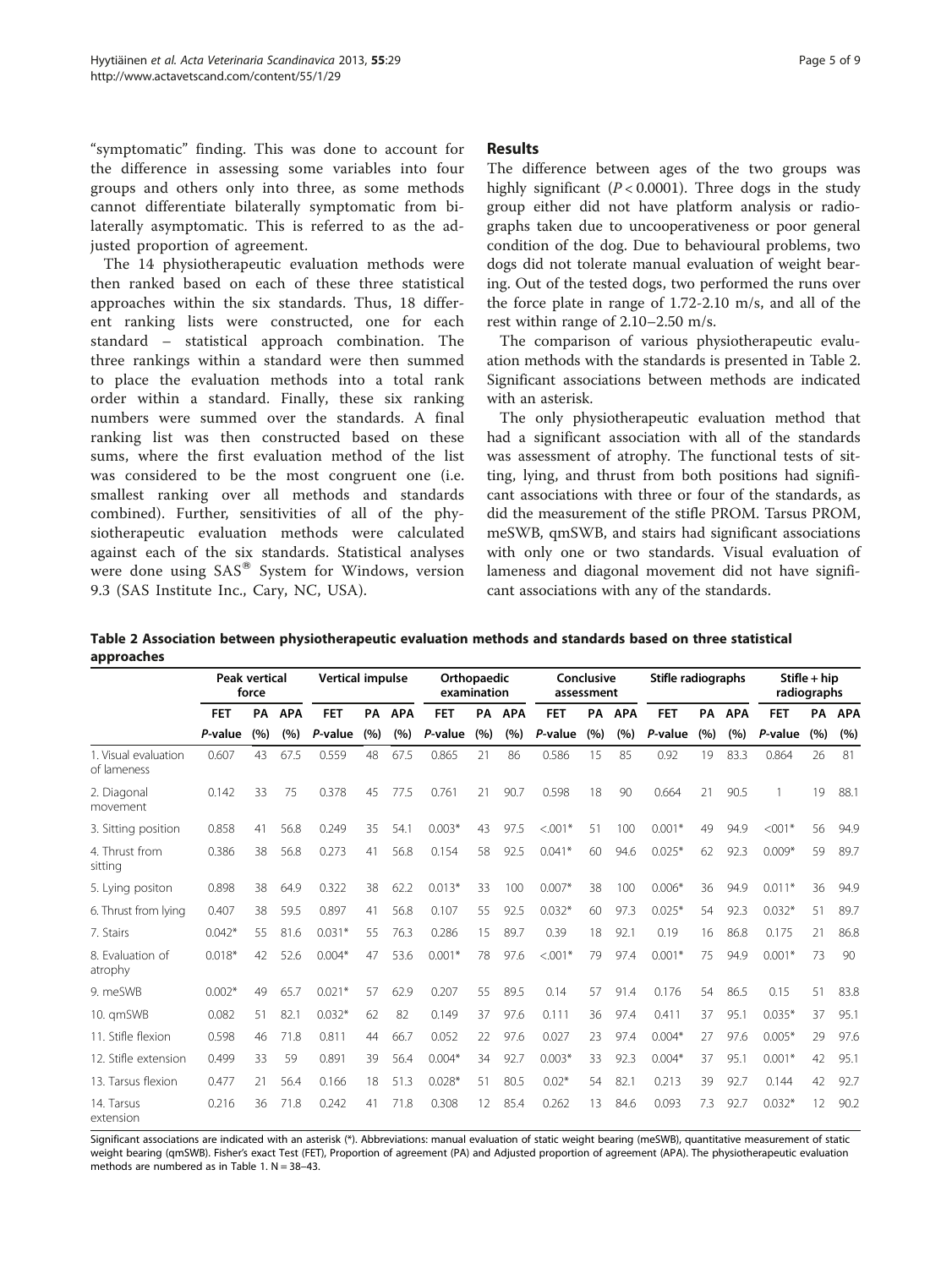The synopsis of the physiotherapeutic evaluation method ranking shows that the functional tests of sitting, lying, and rising from both positions, evaluation of atrophy, meSWB, and qmSWB, in addition to measurement of PROM of the stifle joint, ranked as the highest (Table 3).

Sensitivities of the physiotherapeutic methods are also presented in Table 3. Sensitivity of evaluation of atrophy ranged between 80% and 87.5% when tested against any of the six standards. Sensitivity of sitting position ranged between 67.6% and 70.0%, except when compared with the IMP, where the sensitivity was 56.3%. MeSWB had a sensitivity ranging from 64.7% to 85.7%. Thrust from a lying position had a sensitivity ranging between 60.5% and 62.5% with all

other standards, except PVF, where the sensitivity was 57.9%. Stifle extension and thrust from sitting position had sensitivities of 62.5-68.8% and 62.5-68.4%, respectively.

#### **Discussion**

Physiotherapeutic evaluation methods used in this study were chosen based on face validity from the available literature, expert advice, and experience from years of rehabilitating patients with ST CCLd, OA, and other stifle problems. The goal was to find the best possible methods to identify possibly decreased functional performance level of these dogs' hind limbs.

| Table 3 Physiotherapeutic evaluation methods in rank order and the sensitivity of each method |  |  |  |  |  |  |
|-----------------------------------------------------------------------------------------------|--|--|--|--|--|--|
|-----------------------------------------------------------------------------------------------|--|--|--|--|--|--|

| Ranking<br>order | <b>Test</b>              | Orthopaedic<br>examination | Conclusive<br>assessment | <b>Stifle</b><br>radiographs | Stifle/hip<br>radiographs | <b>PVF</b>     | <b>IMP</b>     |
|------------------|--------------------------|----------------------------|--------------------------|------------------------------|---------------------------|----------------|----------------|
| $\mathbf{1}$     | 8. Evaluation of atrophy | $\mathbf{1}$               | $\mathbf{1}$             | $\mathbf{1}$                 | $\overline{3}$            | 6              | 6              |
|                  |                          | 80.50%                     | 81.60%                   | 82.10%                       | 82.10%                    |                | 80.00% 87.50%  |
| $\overline{2}$   | 3. Sitting positon       | $\overline{2}$             | $\overline{2}$           | $\overline{2}$               | $\overline{2}$            | $\overline{2}$ | $\overline{2}$ |
|                  |                          | 70.00%                     | 67.60%                   | 68.40%                       | 68.40%                    |                | 68.40% 56.30%  |
| 3.               | 10. qmSWB                | 6                          | 6                        | 8                            | $\overline{7}$            | $\overline{2}$ | $\mathbf{1}$   |
|                  |                          | 39.00%                     | 38.50%                   | 40.00%                       | 40.00%                    |                | 40.00% 50.00%  |
| $\overline{4}$   | 11. Stifle flexion       | $\,8\,$                    | $\overline{7}$           | $\overline{4}$               | $\overline{4}$            | $\overline{4}$ | 8              |
|                  |                          | 43.90%                     | 43.60%                   | 42.50%                       | 42.50%                    |                | 50.00% 43.80%  |
| 5                | 5. Lying position        | 3                          | $\overline{3}$           | 6                            | 6                         | 11             | 10             |
|                  |                          | 47.50%                     | 51.40%                   | 47.40%                       | 47.40%                    |                | 47.40% 43.80%  |
| 6                | 4. Thrust from sitting   | 5                          | 5                        | 5                            | 5                         | 10             | 9              |
|                  |                          | 65.00%                     | 64.90%                   | 68.40%                       | 68.40%                    |                | 63.20% 62.50%  |
| $\overline{7}$   | 12. Stifle extension     | $\overline{4}$             | 8                        | 3                            | $\overline{2}$            | 13             | 14             |
|                  |                          | 63.40%                     | 64.10%                   | 62.50%                       | 62.50%                    |                | 65.00% 68.80%  |
| 8                | 9. meSWB                 | 9                          | 10                       | 10                           | 10                        | $\overline{3}$ | 3              |
|                  |                          | 65.80%                     | 65.70%                   | 66.70%                       | 66.70%                    |                | 64.70% 85.70%  |
| 9                | 6. Thrust from lying     | $\overline{7}$             | $\overline{4}$           | $\overline{7}$               | 8                         | 9              | 13             |
|                  |                          | 62.50%                     | 62.20%                   | 60.50%                       | 60.50%                    |                | 57.90% 62.50%  |
| 10               | 7. Stairs                | 12                         | 11                       | 13                           | 12                        | $\overline{7}$ | 5              |
|                  |                          | 41.70%                     | 41.70%                   | 41.70%                       | 41.70%                    |                | 52.60% 50.00%  |
| 11               | 2. Diagonal movement     | 11                         | 12                       | 12                           | 13                        | 5              | $\overline{4}$ |
|                  |                          | 30.20%                     | 27.50%                   | 29.30%                       | 29.30%                    |                | 15.00% 23.50%  |
| 13               | 14. Tarsus extension     | 14                         | 14                       | 11                           | 11                        | $\overline{7}$ | 5              |
|                  |                          | 36.60%                     | 35.90%                   | 35.00%                       | 35.00%                    |                | 40.00% 37.50%  |
| 12               | 13. Tarsus flexion       | 10                         | 9                        | 9                            | 9                         | 14             | 12             |
|                  |                          | 43.90%                     | 43.60%                   | 42.50%                       | 42.50%                    |                | 50.00% 43.80%  |
| 14               | 1. Visual evaluation of  | 13                         | 13                       | 14                           | 14                        | 8              | $\overline{7}$ |
|                  | lameness                 | 50.00%                     | 48.70%                   | 51.30%                       | 51.30%                    |                | 52.60% 56.30%  |

Rank order is presented in the left column, and the ranking of compared methods is specified for each test in the top row of each ranked test. Sensitivities are presented as percentages; sensitivities did not affect rank order. Abbreviations: manual evaluation of static weight bearing (meSWB), quantitative measurement of static weight bearing (qmSWB), peak vertical force (PVF), and vertical impulse (IMP). The physiotherapeutic evaluation methods are numbered as in Table [1](#page-2-0).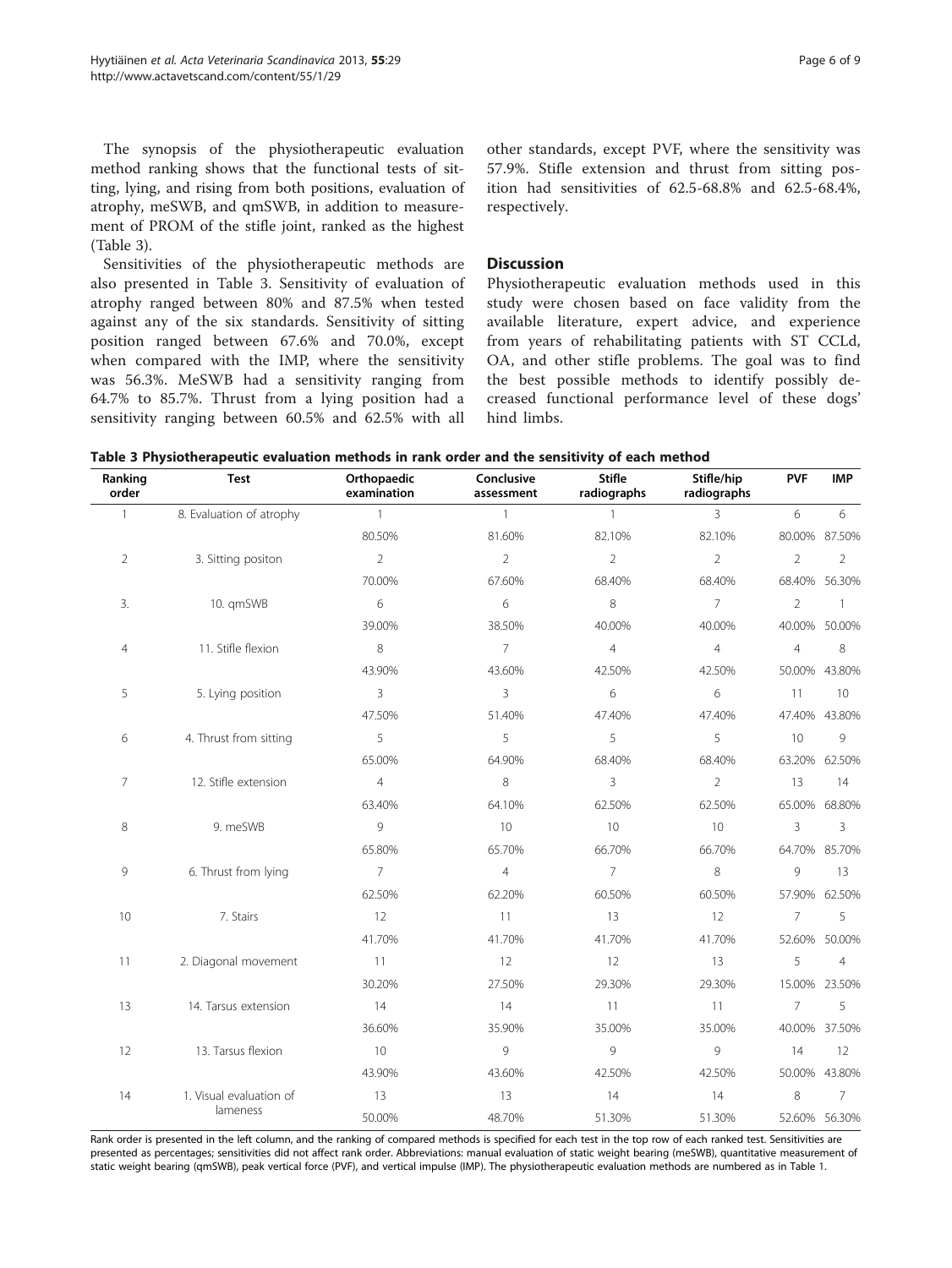#### Visual evaluation of lameness

Visual evaluation of lameness did not prove to be a reliable method in this study. Despite good intra-tester reliability, earlier studies have also noted a poor correlation with objective data, along with weak interobserver reliability and accuracy [[13-16](#page-8-0)].

Lameness evaluation was performed in both the orthopaedic examination by the veterinarian and as part of the physiotherapeutic evaluation by the veterinary physiotherapist. A physiotherapist is not only interested in the degree of lameness but also in its quality. An example would be decreased retraction, lower arch of swing phase in protraction combined with abduction and medial rotation. This might implicate weakness in the biceps femoris and tightness in the gluteus medius [[17\]](#page-8-0). Previous literature has shown that verbal rating scales and numerical rating scales should not be compared [\[16\]](#page-8-0). In our study, the visual lameness scoring used by the veterinary surgeon was numerical, and the one used by the physiotherapist was verbal, and thus, they were not comparable.

Diagonal movement has been considered to be informative as to whether or not the dog is compensating the use of one of the hind limbs [[18](#page-8-0)]. It has been assumed that if a dog moves diagonally on three lines, e.g. hind quarters to the right, the compensation would be to alter weight bearing between hind limbs so that the right hind limb carries less weight during stance phase than the left, which is brought to the midline. This would indicate a problem in the right hind limb. However, in the present study, diagonal movement did not correlate with any other evaluation method and was ranked in the lowest third of all methods evaluated. It should therefore no longer be used as an indicator of problematic stifle.

#### Functional tests

Functionality in this context refers to the dog's ability to perform tasks related to activities of daily living and is the main factor influencing the dogs quality of life. It should therefore be assessed more thoroughly.

Sitting position and rising are considered very informative when evaluating stifle patients [[7,8\]](#page-8-0). Even though functional tasks are commonly used for evaluation in the field of human physiotherapy [[19-21](#page-8-0)], they have not been thoroughly tested in veterinary medicine. In this study, the basic functional tasks of sitting and lying down and asymmetry of thrust in hind limbs whilst rising from these positions were assessed. These methods of evaluation were all valid and sensitive in detecting stifle problems, supporting the use of these functional tasks in the evaluation of treatment outcome.

#### Muscle mass: manual evaluation of symmetry

The subjective assessment of muscle mass symmetry of the standing dog is a typical evaluation method in a clinical setting [[18\]](#page-8-0). The measurement of thigh circumference using a tape measure has been reported in several studies [\[7,9,22,23\]](#page-8-0). Our results show that even the subjective evaluation of asymmetry in thigh muscle mass is a sensitive method for detecting functional problems. Nevertheless, the test could be improved by measuring atrophy with a tape measure, thus quantifying the measurement and increasing the objectivity of the method. Reliability of different types of tape measures in measuring thigh circumference of dogs has been reported to be high, i.e. good repeatability within the measurement device, and greater intra- than interobserver variation has been noted [\[24](#page-8-0)]. Nevertheless, clinical experience has shown that obtaining reliable results with a tape measure can be challenging in the case of furry animals, angulations in hind limb structure, and great variation in the shape and length of the femur between different breeds and in the positioning and size of the tape measure.

#### Static weight bearing

Clinical experience indicates that, in dogs with ST CCLd, asymmetry in SWB remains a problem even after asymmetry in dynamic weight bearing has resolved [\[23](#page-8-0)]. While manual evaluation of SWB can be fairly accurate, it remains a subjective method. Measuring the SWB with bathroom scales provides an objective, reliable quantitative outcome measure for dogs with OA changes in hind limb joints [\[10\]](#page-8-0). In this study, qmSWB and meSWB ranked third and seventh among the physiotherapeutic evaluation methods.

#### PROM

The concept of functional ROM has been discussed in a study of dogs with CCL treated surgically with the tibial plateau levelling osteotomy (TPLO) technique [\[25](#page-8-0)]. A loss greater than 10° in either flexion or extension was associated with a higher lameness score, whereas a limitation in ROM of less than 10° was not associated with a significant increase in clinical lameness. In our study, the PROM of the stifle was found to be an important measurement. Surprisingly, despite the reciprocal system connecting the movement of the stifle and the tarsus in the dog, the ROM of the tarsus proved not to be equally important; in fact it was one of the weakest methods. This may indicate that the effect of the reciprocal system can be eliminated through careful positioning of joints during PROM measurements, but based on the findings of evaluation of sitting and lying positions, i.e. evaluation of the AROM, the effect of the reciprocal system is larger. Special effort was directed to standardizing the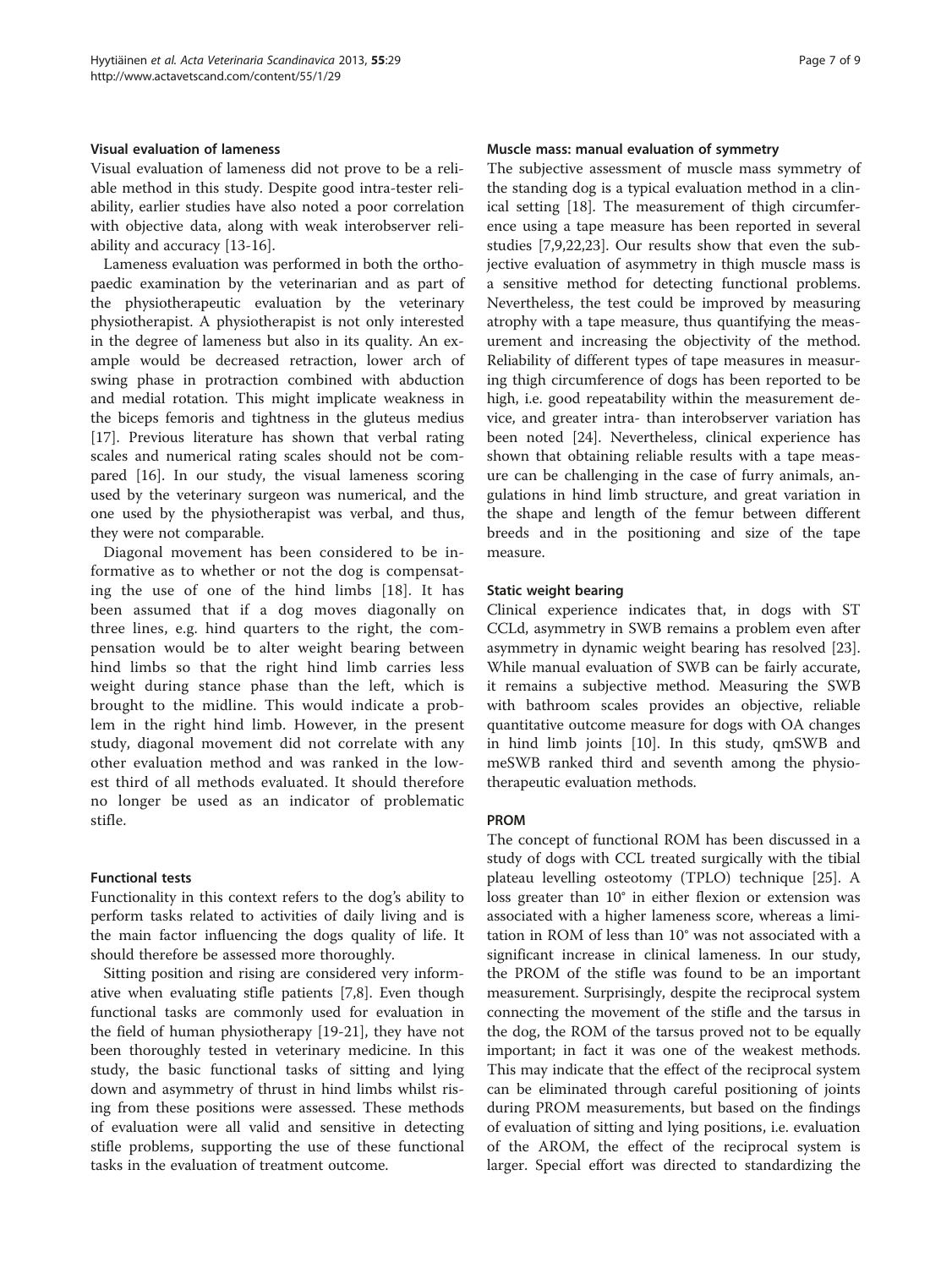<span id="page-7-0"></span>measurement positions in such a way that the movement of the joint measured was as isolated as possible, unaffected by the position of the other joints, and a full range of motion was sought, as reported in earlier studies [[25](#page-8-0)-[27\]](#page-8-0).

Consistent with an earlier report [\[25](#page-8-0)], our study showed that atrophy might benefit the PROM in the problematic limb. This is due to the bigger muscle mass in the contralateral limb, filling the angle between the femur and tibia and therefore limiting movement, giving a smaller flexion value. Less muscle mass allows the stifle joint to flex more if no other restrictive factors, such as pain or possibly large osteophyte formation, are present.

The effect of age on the PROM of dogs stifles is currently unknown. In the present study, there was a highly significant difference between ages of the two groups. For the purposes of this study, it was assumed that there are no changes in PROM due to ageing alone, but further research in this area is warranted.

The authors recognize some limitations to the study. Different number of categories in the different evaluation methods is one limitation of the study. Diagonal movement, stairs, thrust from sitting and lying positions, evaluation of atrophy, qmSWB, meSWB, and force platform analysis had only three categories  $(1 =$  symmetrical,  $2 = left$  hind limb problem,  $3 = right$  hind limb problem), whereas visual lameness evaluation, evaluation of sitting and lying positions, measurement of PROM, orthopaedic examination, conclusive assessment, and radiological examinations had four categories $(1 - \text{bilaterally problem} - \text{cilinear})$ free,  $2 = left$  hind limb problem,  $3 = right$  hind limb problem, 4 = bilaterally problematic).

When the two types of classification groups were compared, some of the first groups' symmetrical dogs may have belonged to either the "bilaterally problem-free" or "bilaterally problematic" categories, but the categorization method with three options does not differentiate these two. This was, however, taken into consideration in the statistical analysis by allowing agreement in observations where the result of the four-category method was bilaterally problematic and the result of the three-category method was either a left or a right hind limb problem. Thus, in this case, it was assumed that finding a symptomatic dog was sufficient.

Also, some of the physiotherapeutic evaluation methods aimed at assessing functional status of the dog and the ability of the dog to manage in activities of daily living. The standards may give a result of "symptomatic" regardless of the dog's actual functional level in its activities of daily living. This was also taken into account in the statistical methods used; in the third statistical approach (adjusted proportion of agreement), when the physiotherapeutic evaluation method resulted in "asymptomatic"

and the standard resulted in "symptomatic", agreement was allowed.

Further, when new variables are validated, there is often a problem that they cannot be compared against similar parameters, and therefore the comparisons have to be done with the best existing ones. Hence we do acknowledge, that the fact that the compared parameters do not measure exactly the same thing, may have an effect to the results to some extent.

#### **Conclusions**

Evaluation of atrophy, sitting position, quantitative measurement of static weight bearing, lying position, stifle flexion and extension, thrust from sitting and lying, and manual evaluation of static weight bearing were the most valid and sensitive in detecting hind limb abnormality in our group of dogs, surgically treated for CCL and suffering from OA. We propose that these methods could be used when evaluating rehabilitation outcome of dogs with stifle problems.

#### Abbreviations

AROM: Active range of motion; CCL: Cranial cruciate ligament; IMP: Vertical impulse; meSWB: Manual evaluation of static weight bearing; OA: Osteoarthritis; PROM: Passive range of motion; PVF: Peak vertical force; qmSWB: Quantitative measurement of static weight bearing; ROM: Range of motion; ST CCLd: Surgically treated cranial cruciate ligament deficiency; SWB: Static weight bearing; UG: Universal goniometer.

#### Competing interests

The authors declare that they have no competing interests.

#### Authors' contributions

HH carried out the physiotherapy evaluation and drafted the manuscript. SM carried out the orthopaedic, radiological, and conclusive evaluations in addition to contributing to the manuscript. JJ performed the statistics and participated in drafting the manuscript. OL-V participated in study design, contributing to the manuscript, and conceiving the study. AH-B participated in drafting the study, study design, and conceiving the study. All authors read and approved the final manuscript.

#### Author details

<sup>1</sup>Department of Equine and Small Animal Medicine, Faculty of Veterinary Medicine, University of Helsinki, P.O. Box 57 Viikintie 49, 00014, Helsinki, Finland. <sup>2</sup>Oy 4Pharma Ltd., Ahventie 4, 02170, Espoo, Finland

Received: 5 December 2012 Accepted: 1 April 2013 Published: 8 April 2013

#### References

- 1. Comerford EJ, Smith K, Hayashi K: Update on the aetiopathogenesis of canine cranial cruciate ligament disease. Vet Comp Orthop Traumatol 2011, 24:91–98.
- 2. Jerre S: Rehabilitation after extre-articular stabilisation of cranial cruciate ligament rupture in dogs. Vet Comp Orthop Traumatol 2007, 2:148–152.
- 3. Marsolais GS, Dvorak G, Conzemius MG: Effects of postoperative rehabilitation on limb function after cranial cruciate ligament repair in dogs. J Am Vet Med Ass 2002, 9:1325–1330.
- 4. Monk ML, Preston CA, McGowan CM: Effects of early intensive postoperative physiotherapy on limb function after tibial plateau leveling osteotomy in dogs with deficiency of the cranial cruciate ligament. Am J Vet Res 2006, 67:529–536.
- 5. Mostafa AA, Griffon DJ, Thomas MW: Morphometric characteristics of the pelvic limbs of Labrador Retrievers with and without cranial cruciate ligament deficiency. Am J Vet Res 2009, 70:498–507.